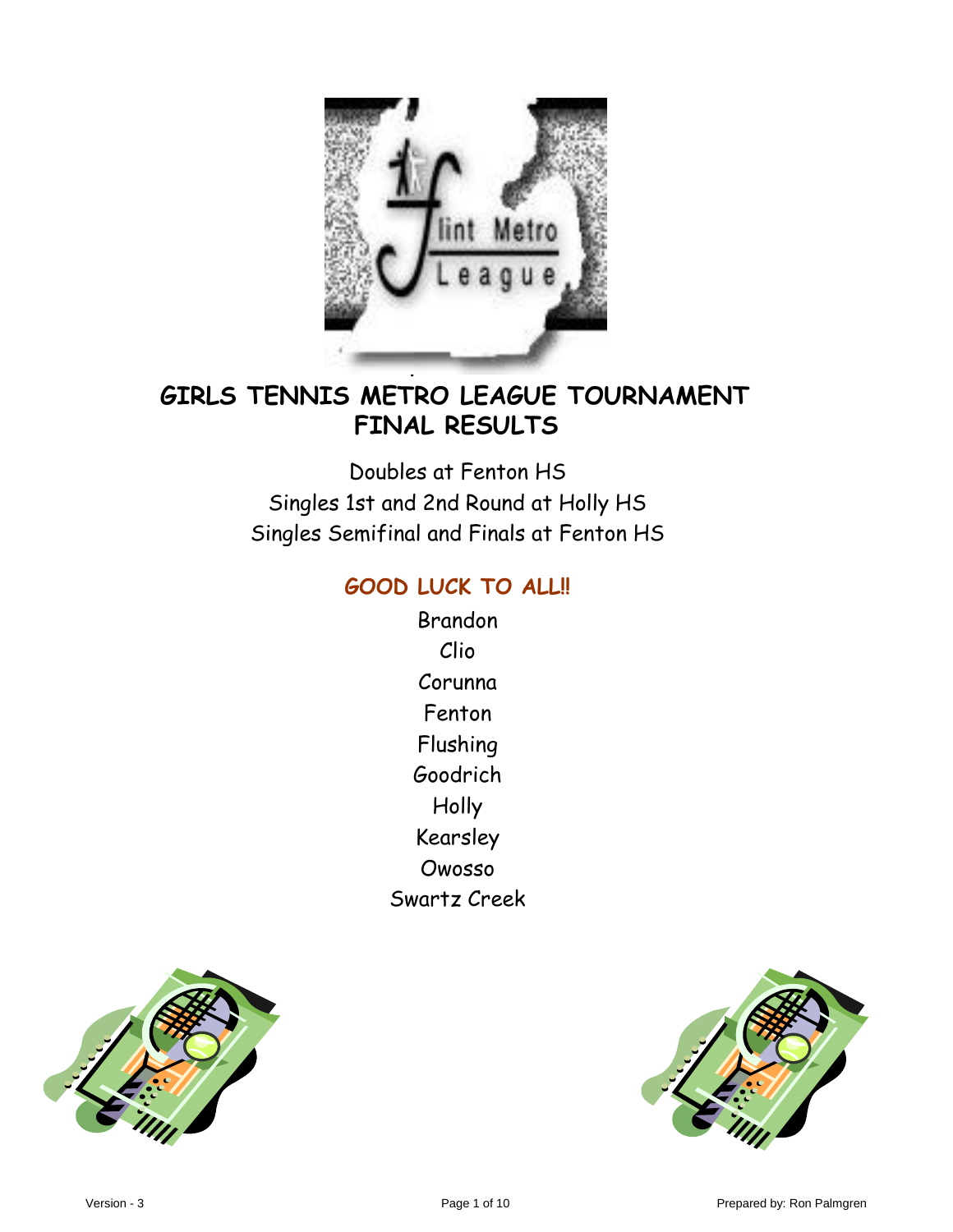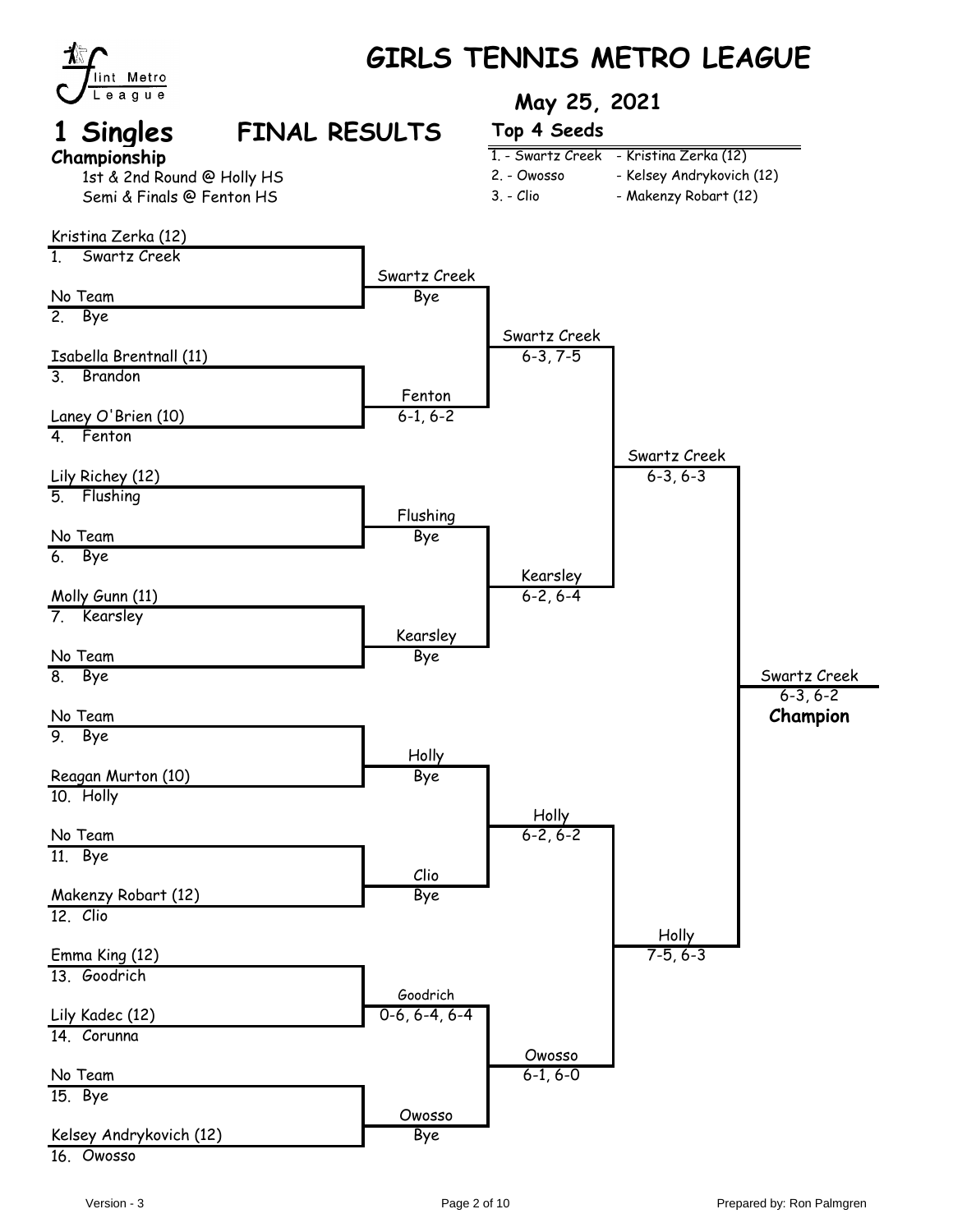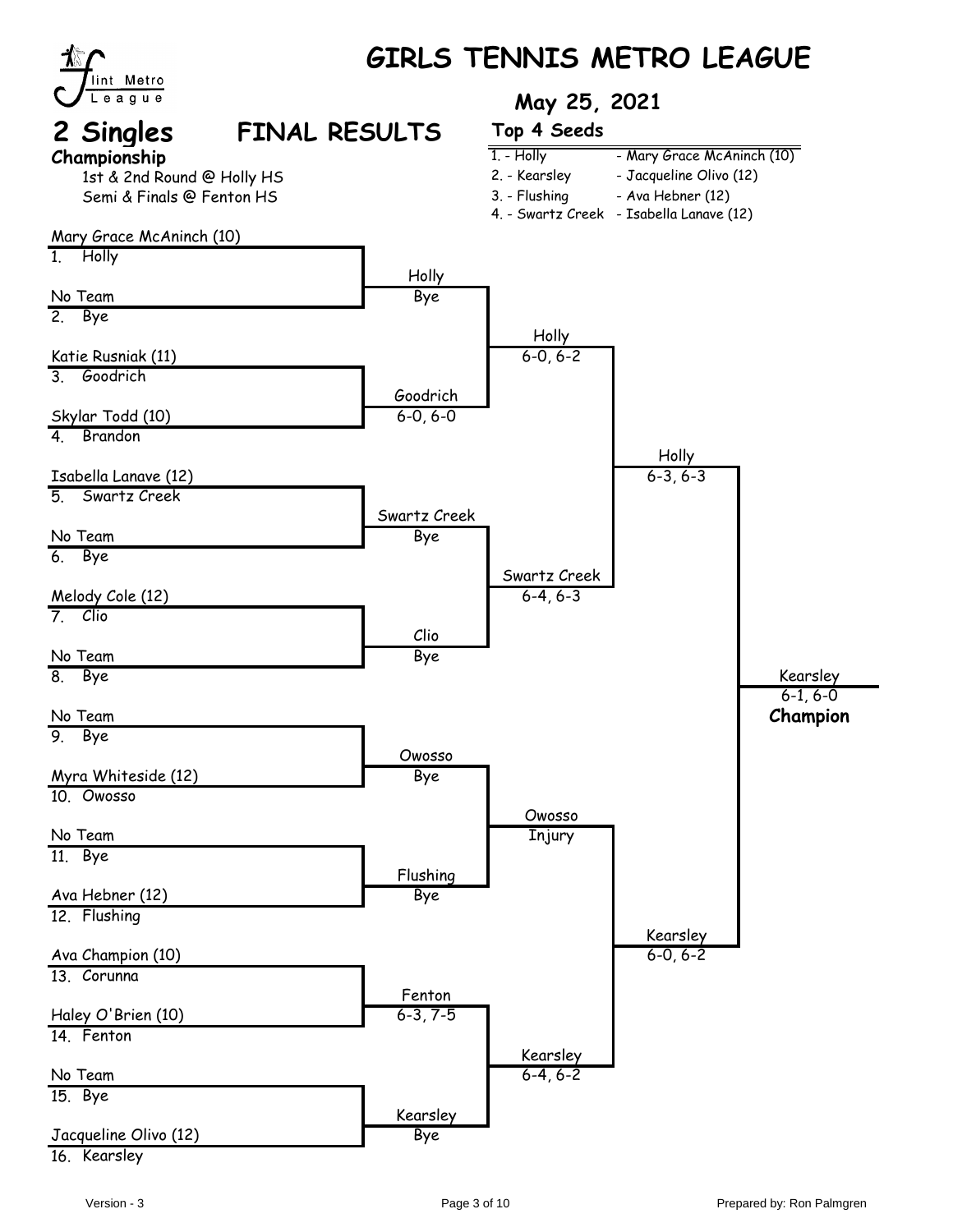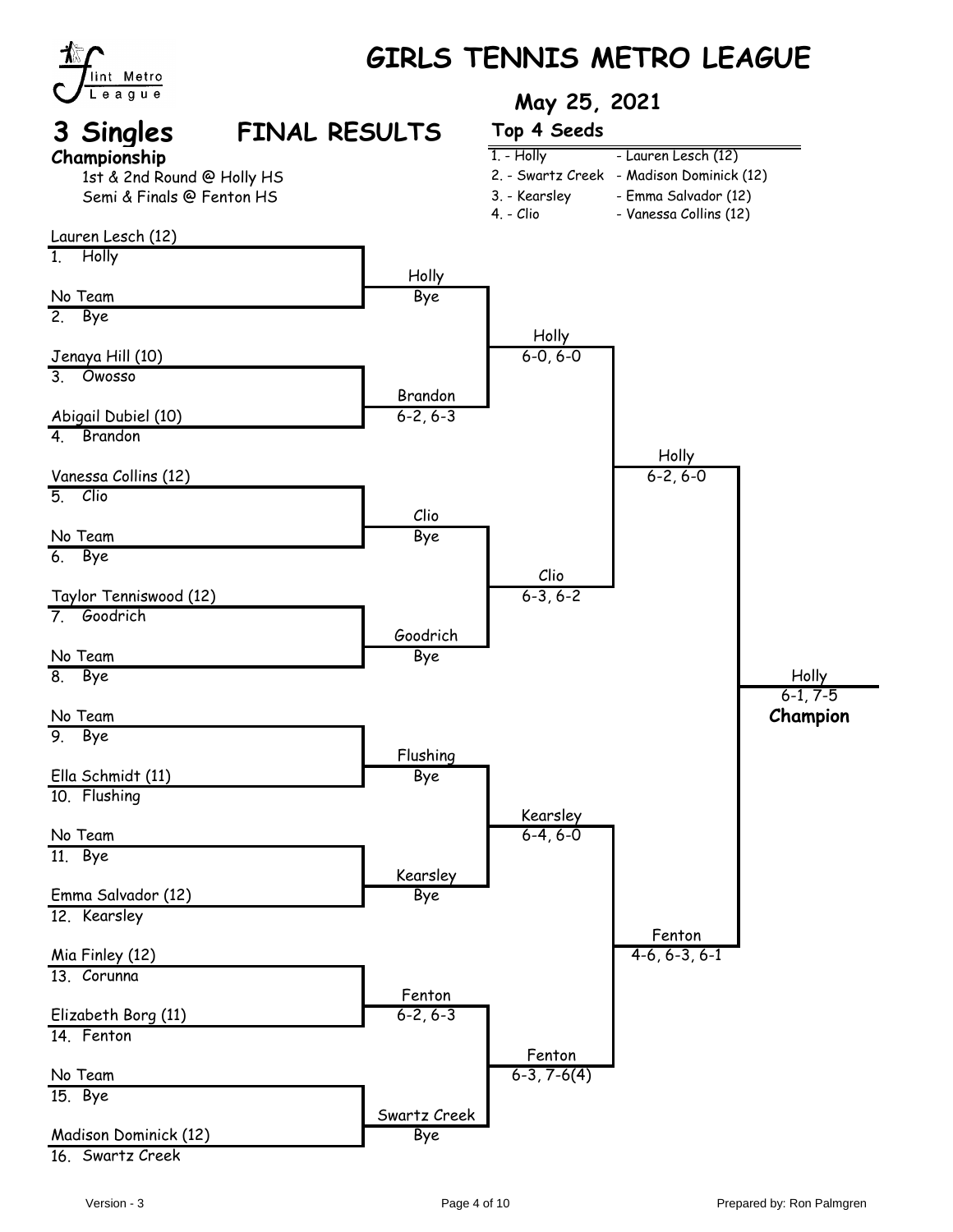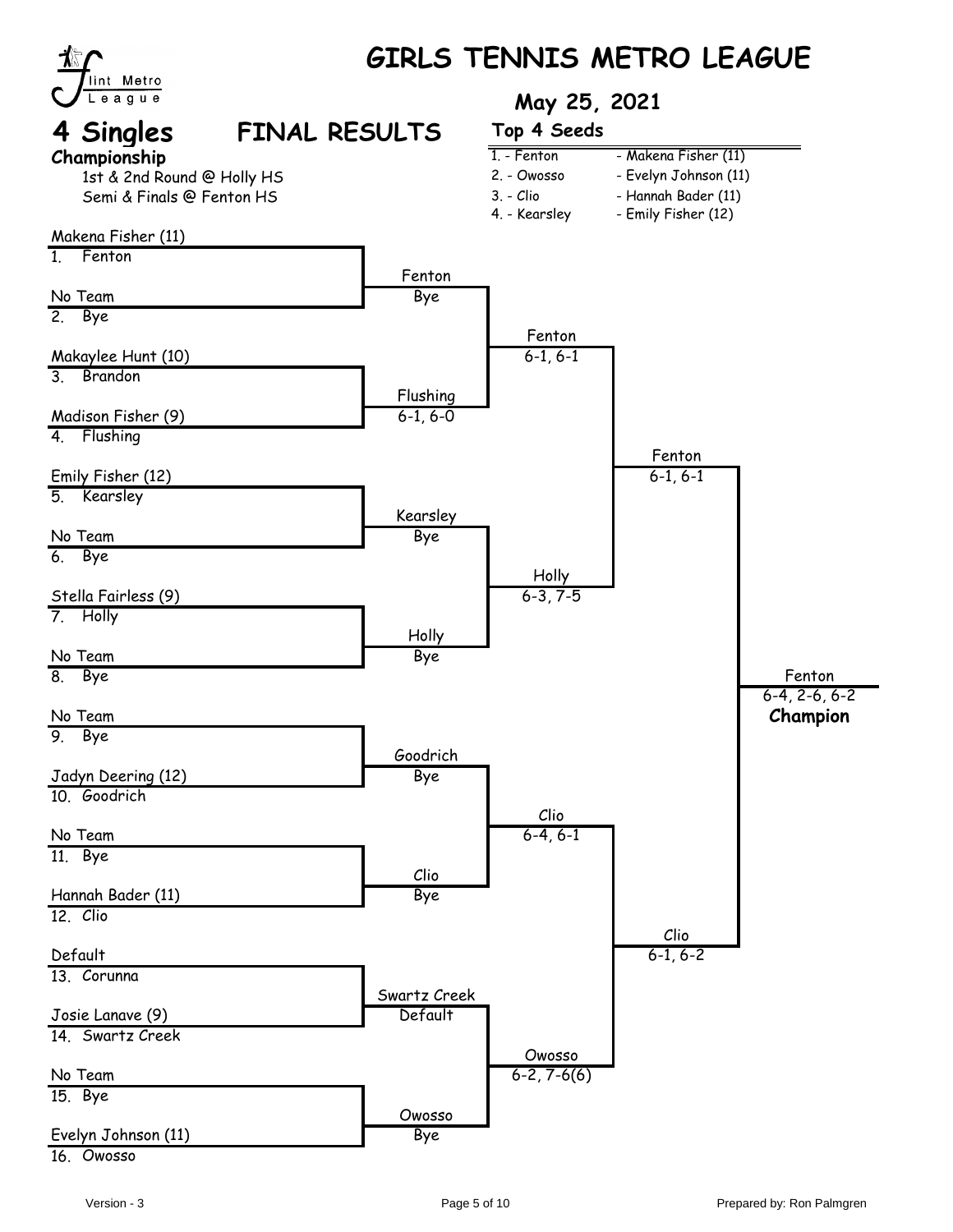

16. Swartz Creek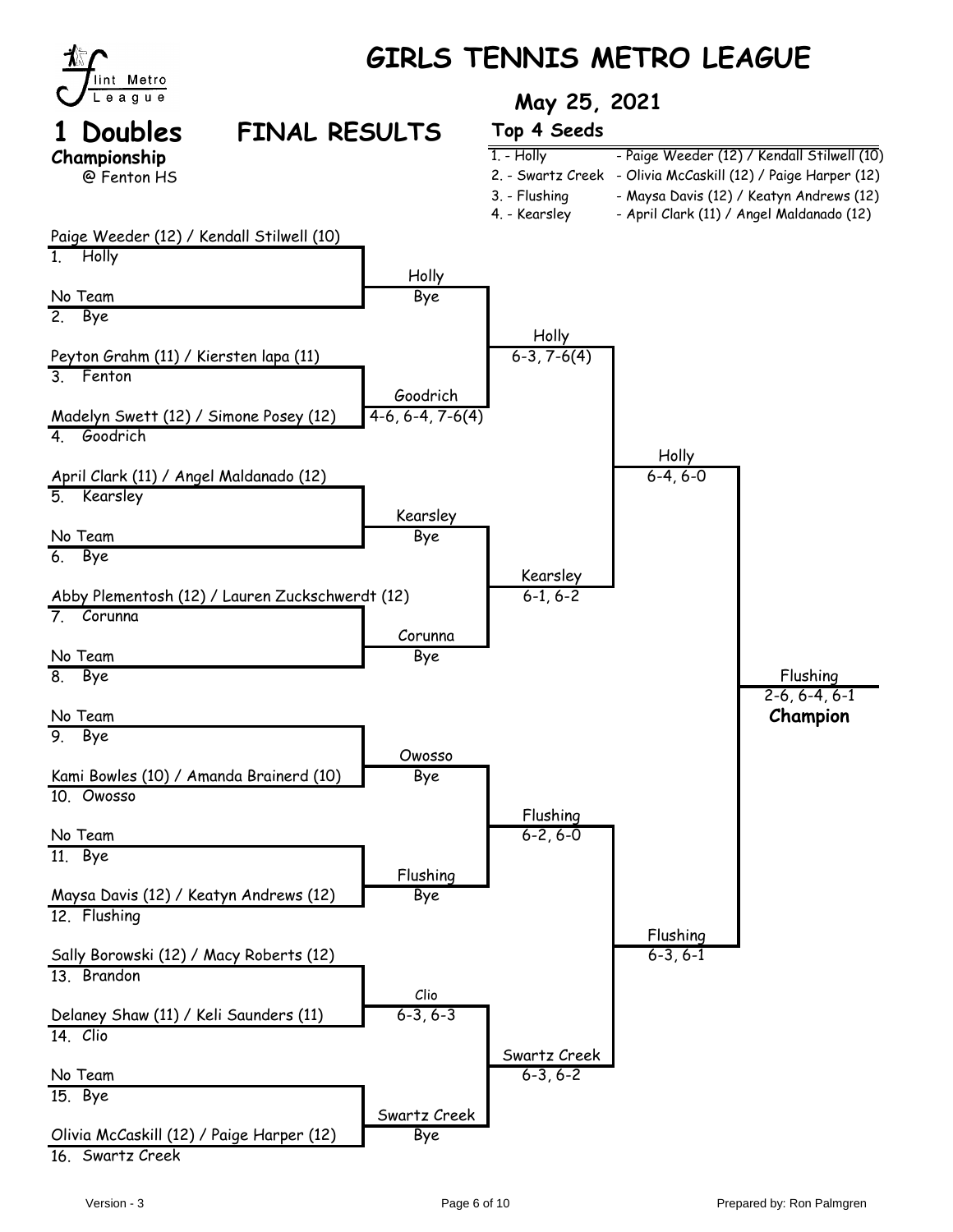

# **GIRLS TENNIS METRO LEAGUE**

# **Championship** @ Fenton HS

## **2 Doubles FINAL RESULTS Top 4 Seeds**

### **TOURNAMENT May 25, 2021**

|               | 1. - Swartz Creek - Addison Byrne (12) / Natalie Willyerd (12) |
|---------------|----------------------------------------------------------------|
| 2. - Kearsley | - Emily Schanick (11) / Victoria Griffith (10)                 |

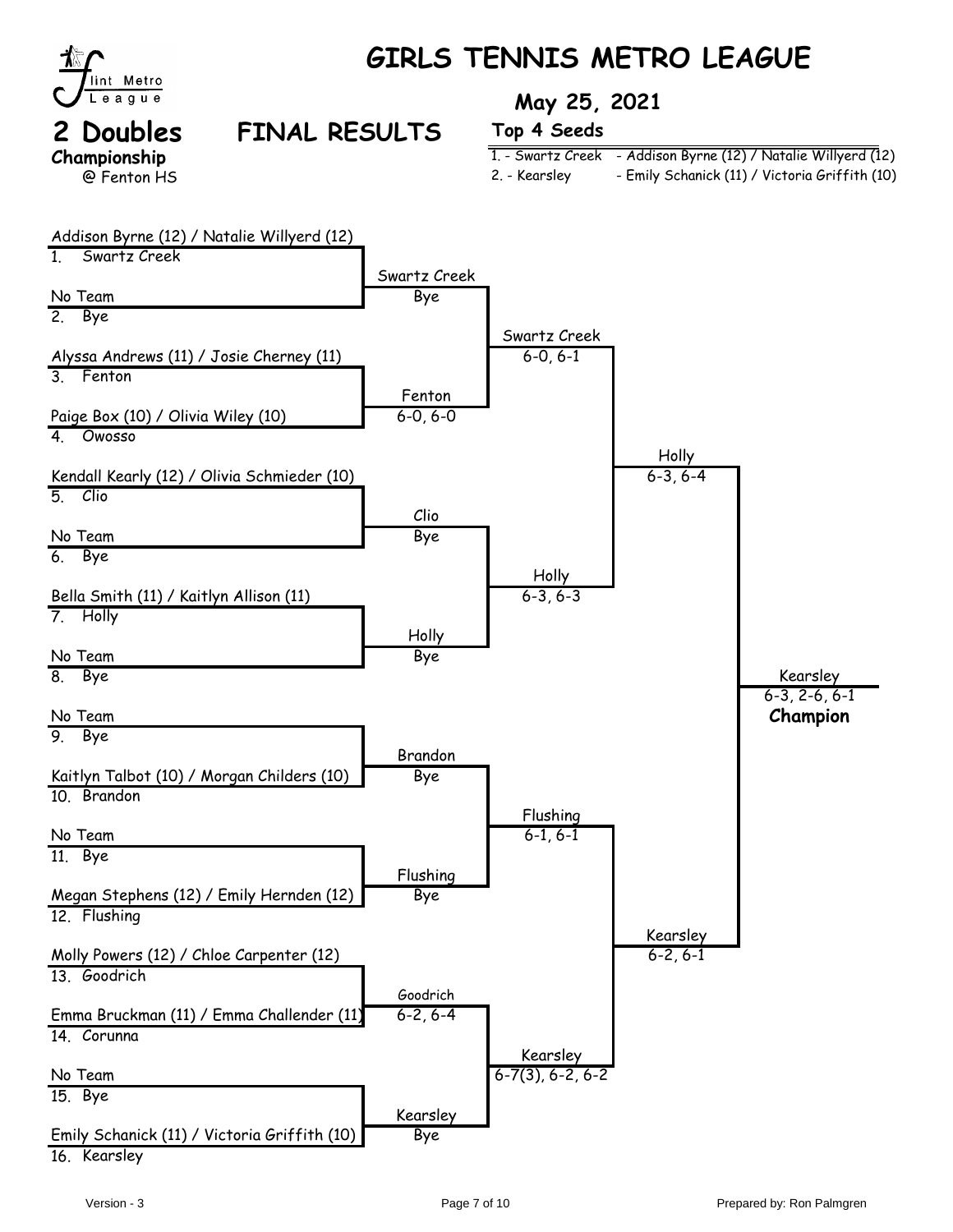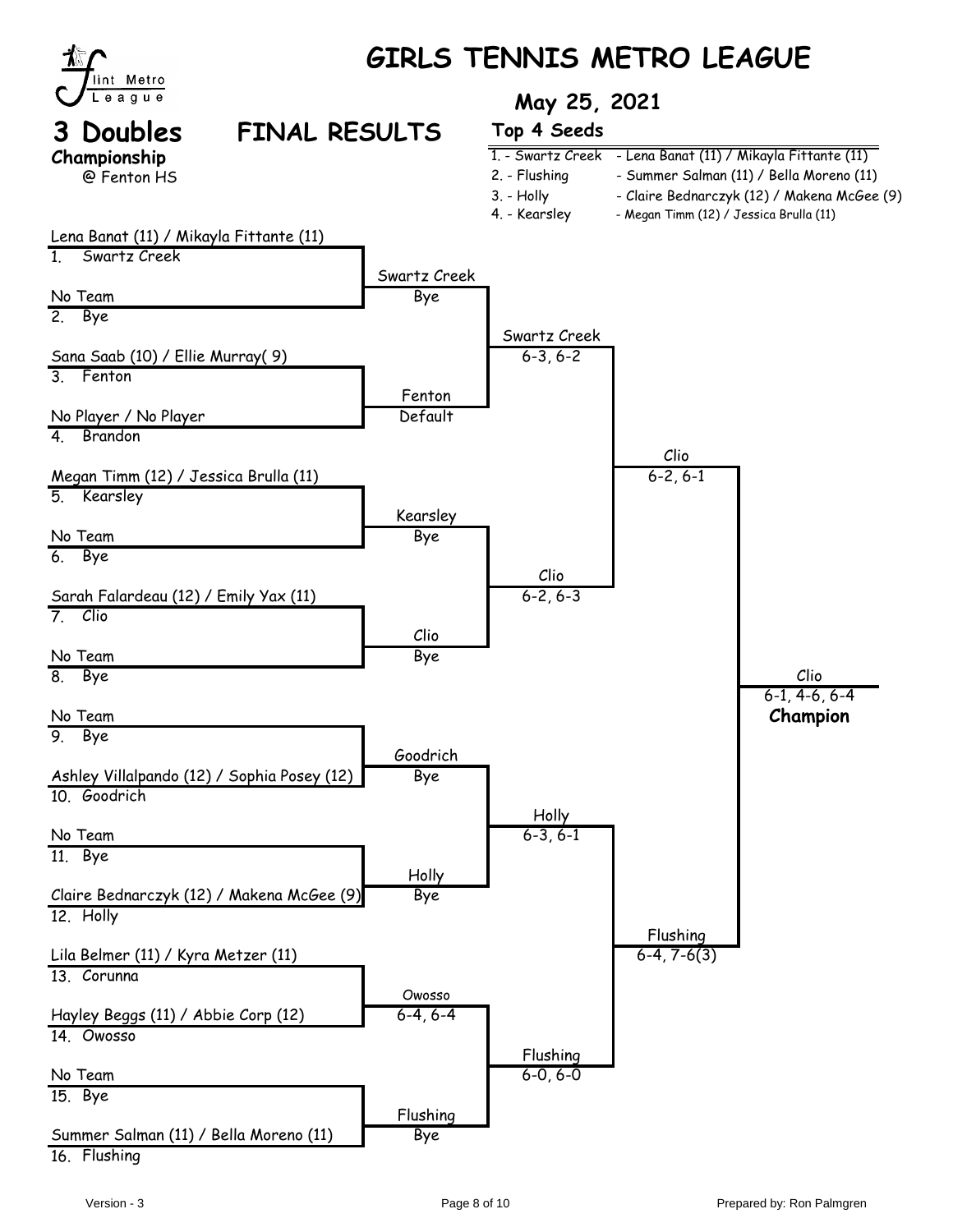